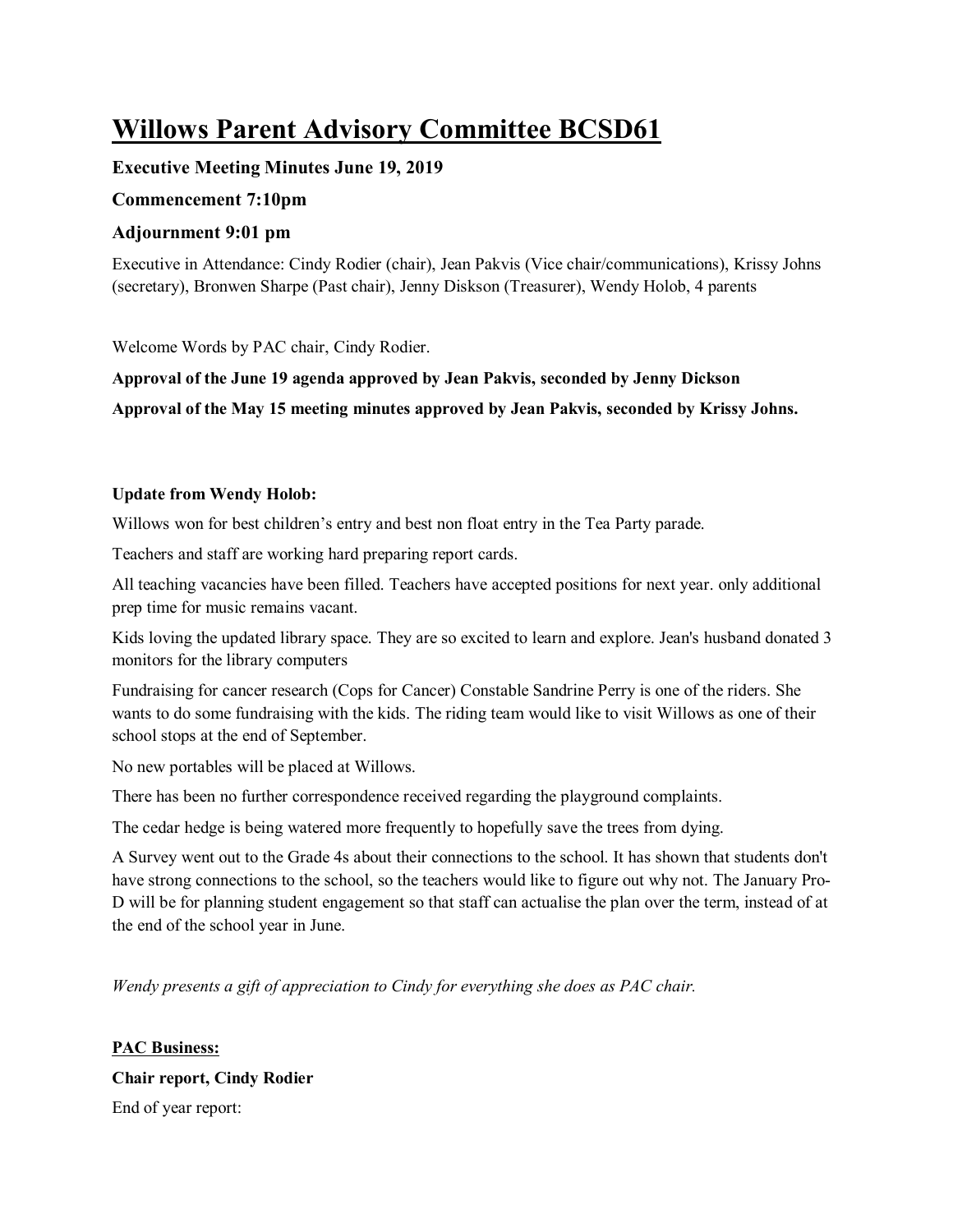Year in review - meet the teacher night, holiday movie, valentine gift for teachers, blossom tree fest (highlight the nose picker game made by Danielle), Tea party parade, Bike to school week a roaring success, although the loss of Nils Jensen leading the south Oak Bay was greatly missed. Teacher appreciation lunch happened.

\$15 000 was collected in contributions from parents this year.

Thank you to all the committee members, executive members for all their help over this past year, and a big thank you to Wendy. *A gift from PAC was presented to Wendy in honour of her retirement.*

Juice will be available next year for PAC meetings instead of coffee.

School supplies will be handed out in the library again in September. Please watch the PAC Facebook group and the website for volunteer opportunities.

PAC committee positions for next year:

Class rep coordinator – Trish Weaver Emergency preparedness coordinator – Sarah Malan Kindergarten liaison - Alyx Valdal VC PAC rep- Vacant Pizza and sushi coordinators- Michele Bristow, Melanie Stickley Lice check - Emma Mister, Marguerita Chapman

#### **Discussion:**

#### **Budget report: Jenny Dickson**

It's been a busy year in the school, but some allotted money is still unspent. Not every class used all their funds.

*<PAC will better Communicate to staff how to use the forms on the PAC website properly. A PAC rep will attend the staff meeting to remind the staff about the available money amount. \$280/division>*

Blossom Tree Festival had a profit of \$1322. There is approximately \$1600 to be spent this year, from the \$2800 remaining in the budget. There is also \$51 487 in cash in the bank.